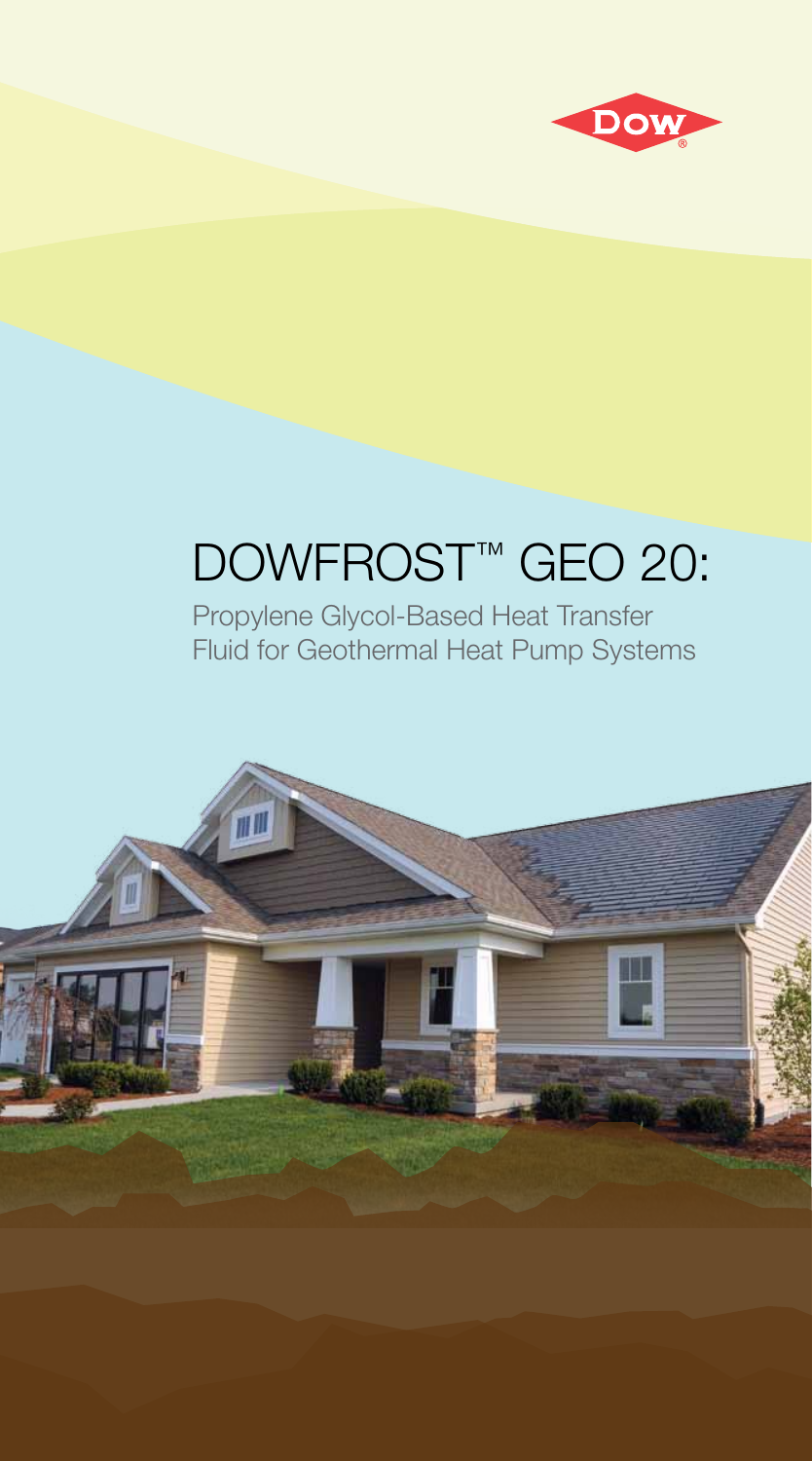## Geothermal coils eight feet underground.

This is the end of a system used to heat and cool a large residential home. Chemistry from Dow makes the most of this technology for homes, schools or other businesses.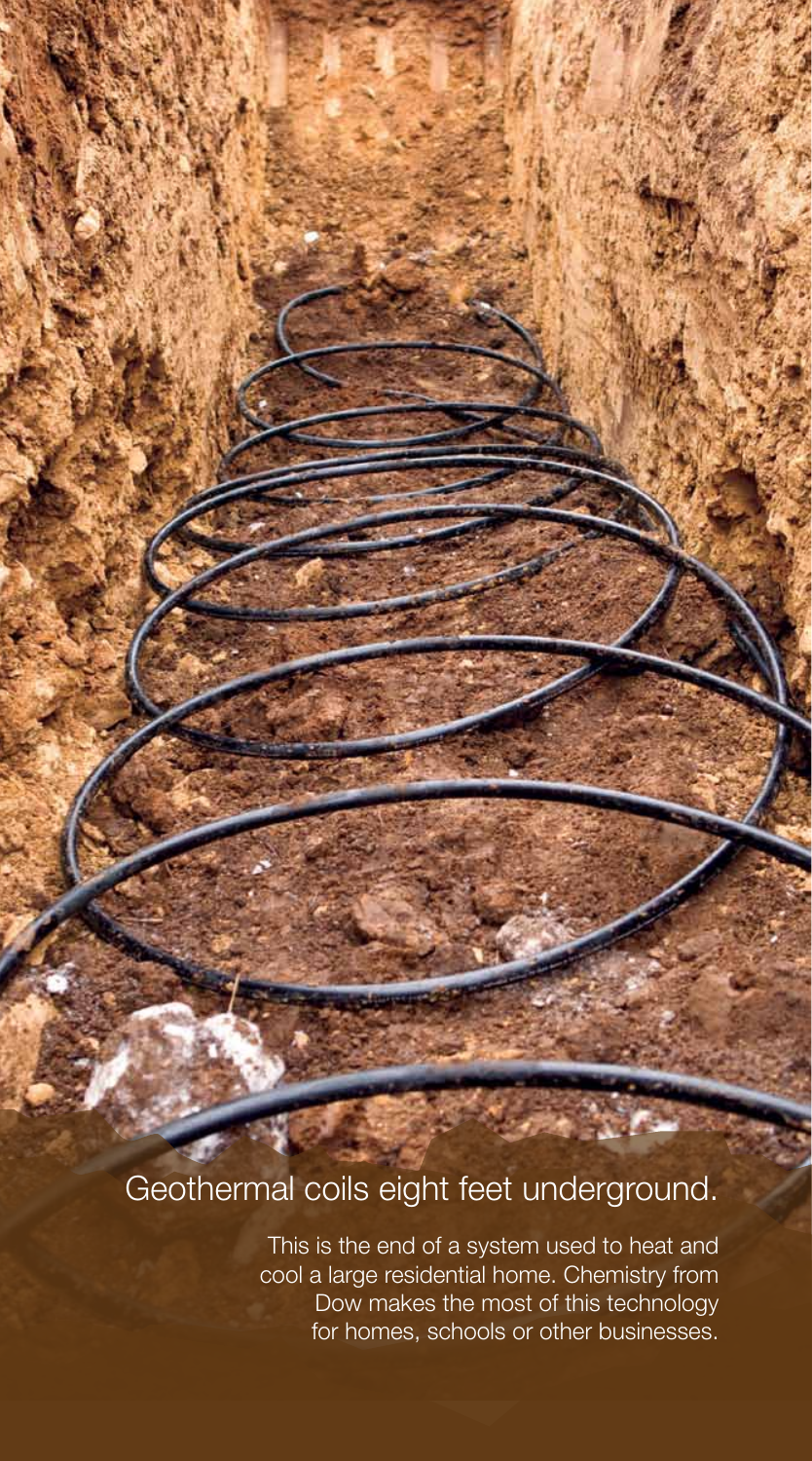### DOWFROST™ GEO 20 Heat Transfer Fluid

#### For Use in Ground Source Heat Pumps

Freeze depressant fluids (antifreeze) are widely used in the HVAC industry. As HVAC applications evolve, performance requirements for heat transfer fluids are more specific. This brief guide describes performance criteria that should be considered when selecting the right heat transfer fluid for use in ground source heat pump applications. We think you will agree with the hundreds of customers already using DOWFROST™ GEO 20, that it represents an excellent choice of inhibited propylene glycols.

As illustrated below, the typical ground source heat pump (GSHP) will circulate DOWFROST GEO 20 through the ground using the earth's constant temperature to exchange hot air for cooler in the summer and cold air for warmer in the winter months.

DOWFROST GEO 20 is a ready-to-use propylene glycol-based heat transfer fluid intended for geothermal heat pump systems. It contains 20% by volume propylene glycol and contains specially designed corrosion inhibitors that satisfy ASTM D1384 requirements. DOWFROST GEO 20 will not sustain bio-organism growth when used at full strength, but its lower glycol content gives it lower viscosity and higher heat transfer efficiency. This product has a yellow to green color and is formulated with a freezing point of -7.5ºC (18.5ºF). DOWFROST GEO 20 is intended to be used only at full strength and only for geothermal heating and cooling systems.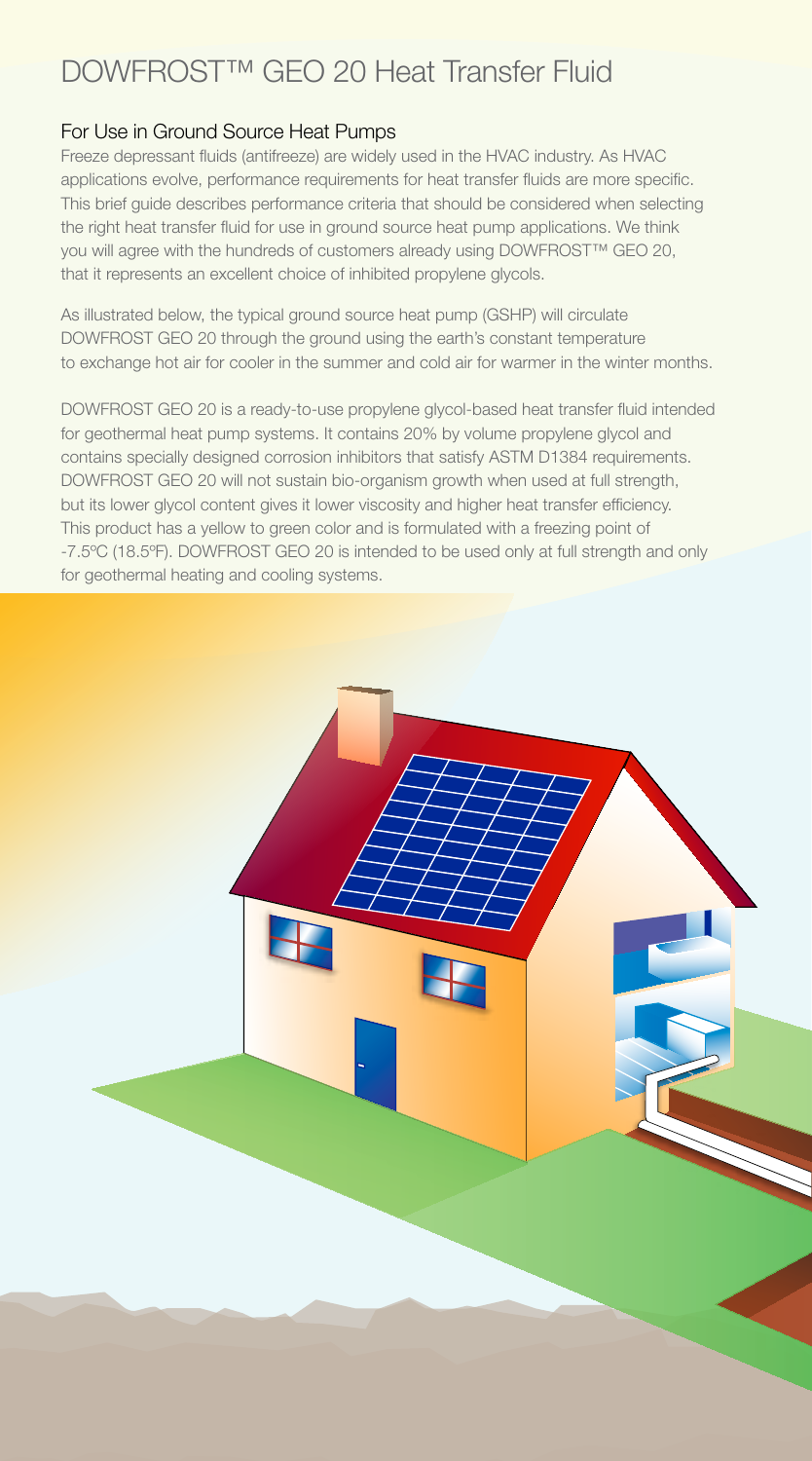#### Recommended Use Temperature Range

-5ºC (23ºF) to 100ºC (212ºF)

#### Typical Properties of DOWFROST GEO 20 Fluid

Composition (% by volume) Propylene Glycol – 20 Performance Additive + Water – 80

Color – Yellow to Green Specific Gravity – 1.017 - 1.027 25 / 25ºC (77 / 77 º F) pH of Solution – 9.5 - 10.5 Reserve Alkalinity (min.) – 3.5 ml

| Temperature |       | <b>Specific Heat</b> |          | Density |             | Thermal Conductivity |                                  | <b>Viscosity</b> |        |
|-------------|-------|----------------------|----------|---------|-------------|----------------------|----------------------------------|------------------|--------|
| C           | F     | ki/kg/K              | (Bti/lb) | kg/m    | $(Ib/ft^3)$ | W/mK                 | Btu/hr/ft <sup>2</sup><br>(F/ft) | mPa.s            | (cps)  |
| 10          | (50)  | 3.922                | (0.937)  | 1030.70 | (64.34)     | 0.4703               | (0.2718)                         | 2.9862           | (2.97) |
| 40          | (104) | 3.982                | (0.952)  | 1018.37 | (63.57)     | 0.5051               | (0.2918)                         | 1.1839           | (1.18) |
| 65          | (149) | 4.032                | (0.964)  | 1004.69 | (62.72)     | 0.5251               | (0.3034)                         | 0.7137           | (0.71) |
| 90          | (194) | 4.082                | (0.976)  | 987.93  | (61.67)     | 0.5372               | (0.3104)                         | 0.4856           | (0.49) |
| 120         | (248) | 4.143                | (0.990)  | 963.75  | (60.16)     | 0.5429               | (0.3137)                         | 0.3407           | (0.34) |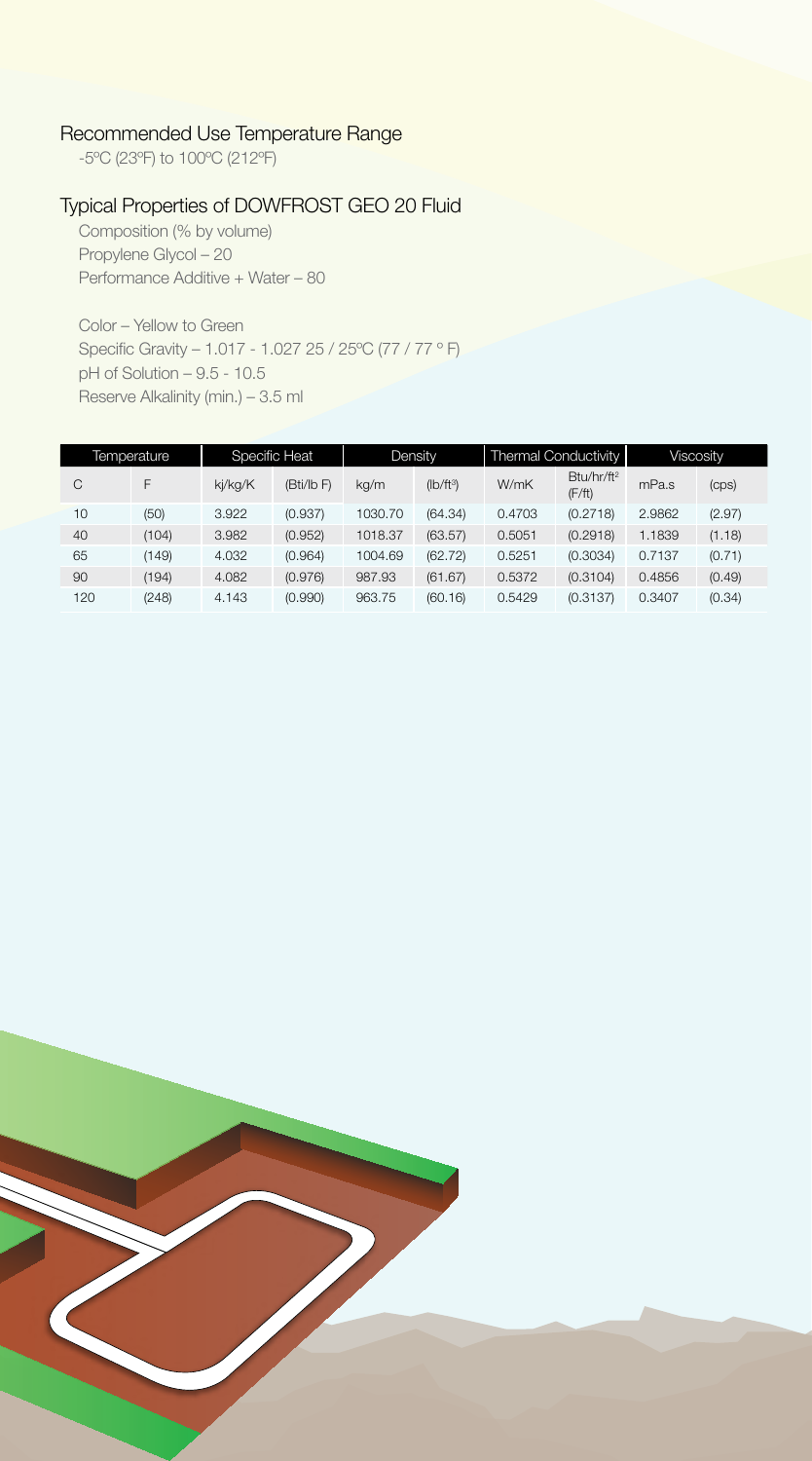#### Regulatory Considerations

This criterion is high priority because potential leaks could lead to contamination of both the soil and water supplies. The fluid must be low in toxicity to wildlife, readily biodegradable, and not listed or characterized as being a hazardous material subject to RCRA regulation (e.g. the flash point must be greater than 140ºF).

DOWFROST GEO 20 fluid satisfies all these requirements. Conversely, alternative fluids based on methanol are highly toxic, with a flash point of 54ºF and subject to RCRA regulation even when diluted to 20% by volume concentration. This low flash point causes methanol to be characterized as a hazardous waste upon disposal.

#### **Toxicity and Flammability**

In the interest of fire safety, a geothermal fluid should not have a low flash point (<140ºF), and should be low in acute oral toxicity to humans. DOWFROST GEO 20 is very low in acute oral toxicity and its primary ingredient (propylene glycol) is an FDA-approved food additive. By comparison, methanol is characterized as being relatively high in both acute oral and inhalation toxicity. And, due to its low flash point, extra safety precautions should be taken during installation and system operations with methanol to guard against fire and protect both the health and safety of those involved. Conversely, use of DOWFROST GEO 20 represents fewer potential hazards.

#### Efficient Heat Transfer

At the concentration supplied, DOWFROST GEO 20 fluid is not likely to be the limiting factor in heat transfer efficiency for the overall system. Though the heat transfer coefficient of methanol is somewhat better than that of DOWFROST GEO 20, in the great majority of GSHP applications, the limiting factor is the heat transfer of the earth / piping or the refrigerant in the evaporator. Therefore, slight differences in fluid heat transfer efficiency do not impact the overall system's heat transfer. It is possible (even likely) that changing from methanol to DOWFROST GEO 20 fluid will have no measurable impact on overall system heat transfer efficiency, even though the individual fluid coefficients differ.

#### Corrosion Control

In order to ensure the long-term success of the system and its equipment, a geothermal fluid must pass ASTM D-1384 corrosion evaluation and should provide 20-year corrosion protection for heat pump systems without any required maintenance for two decades. DOWFROST GEO 20 provides corrosion protection well within the recommended guidelines for typical metals and can provide 20+ years of worry-free protection. Conversely, when methanol is used, the fluid is often installed without, or with improper, corrosion inhibitors. This could lead to serious corrosion problems and equipment failure.